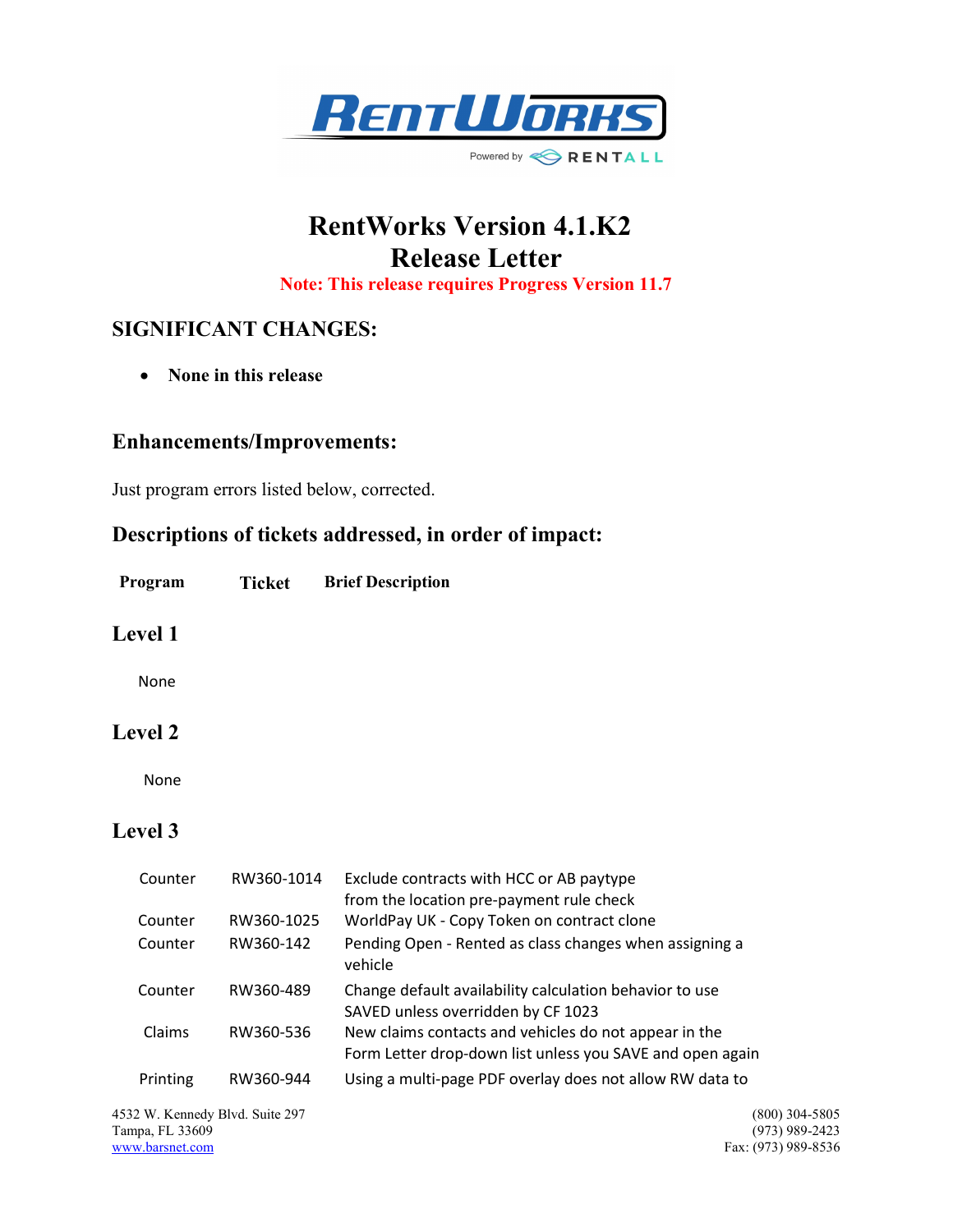|              |           | be added to any page other than page 1                                                           |
|--------------|-----------|--------------------------------------------------------------------------------------------------|
| OTA API      | RW360-959 | OTA API - not returning hourly rates                                                             |
| Reports      | RW360-981 | Customer requires email attachments to be in PDF format<br>and not .txt for the statement report |
| Counter      | RW360-982 | no etLocationCache record on file message when honoring<br>a reservation                         |
| Printing     | RW360-984 | Cannot print misc sales tickets. Only total amount prints, no<br>individual charges are printed  |
| <b>CCPRO</b> | RW360-993 | Implement solution for SNI in triPOSCloud                                                        |
| Interfaces   | RW360-996 | Modify DealerTrack integration to use new<br>endpoints                                           |

# All tickets addressed.

| Area        | JIRA#      | <b>Brief Description</b>                                                                                               |
|-------------|------------|------------------------------------------------------------------------------------------------------------------------|
| Reports     | RW360-1008 | Replace old file with a current Amazon like file.                                                                      |
| Counter     | RW360-1010 | Remove report-type and TZ offset from ccqdashboard                                                                     |
| Counter     | RW360-1014 | Exclude contracts with HCC or AB paytype from the location<br>pre-payment rule check.                                  |
| Maintenance | RW360-1024 | Update Revision number for build 4.1.K2                                                                                |
| Counter     | RW360-1025 | WorldPay UK - Copy Token on contract clone                                                                             |
| Data Links  | RW360-1026 | Fix RentalMatics log file paths                                                                                        |
| Counter     | RW360-142  | Pending Open - Rented as class changes when assigning a<br>vehicle                                                     |
| Counter     | RW360-489  | Change default availability calculation behavior to use<br>SAVED unless overridden by CF 1023                          |
| Counter     | RW360-490  | Add availcount records when new car class is added                                                                     |
| Claims      | RW360-536  | New claims contacts and vehicles do not appear in the<br>Form Letter drop-down list unless you SAVE and open<br>again. |
| Accounting  | RW360-671  | Revert program back to rev 5 (no called Rev 7)                                                                         |
| Maintenance | RW360-793  | Missing date added field in Renter table                                                                               |